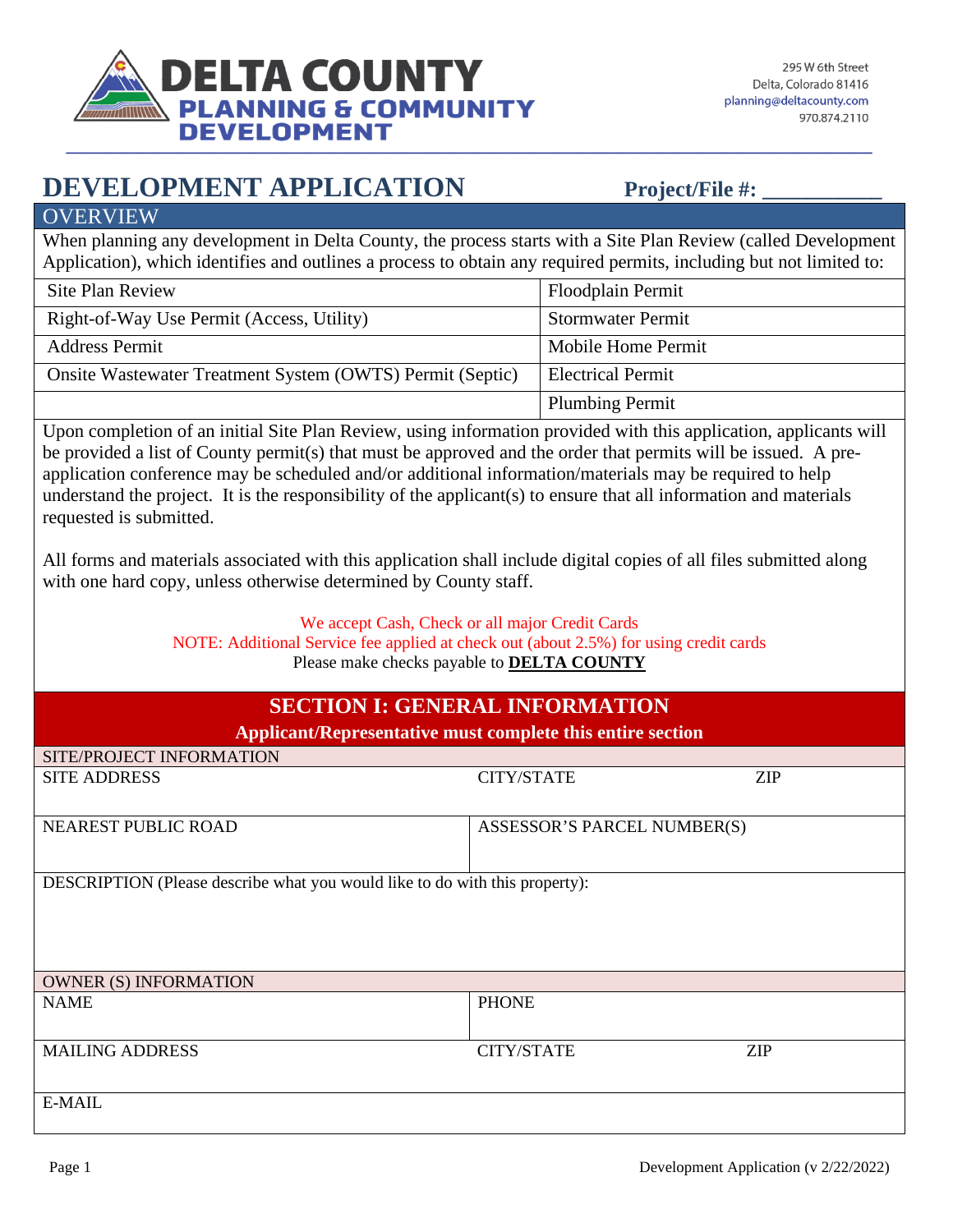|                                                                                                                                                                                                                                                        | APPLICANT(S) INFORMATION (If different from Owner)                                                                                                  |                                                                                                                 |  |  |
|--------------------------------------------------------------------------------------------------------------------------------------------------------------------------------------------------------------------------------------------------------|-----------------------------------------------------------------------------------------------------------------------------------------------------|-----------------------------------------------------------------------------------------------------------------|--|--|
| <b>NAME</b>                                                                                                                                                                                                                                            |                                                                                                                                                     | <b>PHONE</b>                                                                                                    |  |  |
|                                                                                                                                                                                                                                                        |                                                                                                                                                     |                                                                                                                 |  |  |
|                                                                                                                                                                                                                                                        | <b>MAILING ADDRESS</b>                                                                                                                              | CITY/STATE<br><b>ZIP</b>                                                                                        |  |  |
|                                                                                                                                                                                                                                                        |                                                                                                                                                     |                                                                                                                 |  |  |
|                                                                                                                                                                                                                                                        |                                                                                                                                                     |                                                                                                                 |  |  |
| E-MAIL                                                                                                                                                                                                                                                 |                                                                                                                                                     |                                                                                                                 |  |  |
|                                                                                                                                                                                                                                                        |                                                                                                                                                     |                                                                                                                 |  |  |
| APPLICANTS INTEREST (e.g. Owner, Buyer, Representative) [ NOTE: If Applicant is not the owner of property affected,<br>authorization from all property owners associated with this application is <b>REQUIRED</b> as part of Section II]               |                                                                                                                                                     |                                                                                                                 |  |  |
|                                                                                                                                                                                                                                                        |                                                                                                                                                     |                                                                                                                 |  |  |
|                                                                                                                                                                                                                                                        |                                                                                                                                                     |                                                                                                                 |  |  |
|                                                                                                                                                                                                                                                        |                                                                                                                                                     |                                                                                                                 |  |  |
| <b>SECTION II. ACKNOWLEDGEMENT AND AUTHORIZATION</b><br><b>Applicant/Representative and Owner must complete this section</b>                                                                                                                           |                                                                                                                                                     |                                                                                                                 |  |  |
|                                                                                                                                                                                                                                                        | of the applicable Delta County codes/regulations, and to access the property as needed to verify/assess<br>information related to this application. | The undersigned authorizes the Delta County to proceed with processing this application under the requirements  |  |  |
| I hereby certify that the information provided herein is complete and accurate to the best of my knowledge. Also,<br>I hereby certify that I am the property owner or that I, the undersigned, am authorized to act on the property<br>owner's behalf. |                                                                                                                                                     |                                                                                                                 |  |  |
|                                                                                                                                                                                                                                                        |                                                                                                                                                     |                                                                                                                 |  |  |
|                                                                                                                                                                                                                                                        |                                                                                                                                                     |                                                                                                                 |  |  |
|                                                                                                                                                                                                                                                        | If other than the Owner                                                                                                                             |                                                                                                                 |  |  |
|                                                                                                                                                                                                                                                        |                                                                                                                                                     |                                                                                                                 |  |  |
|                                                                                                                                                                                                                                                        |                                                                                                                                                     |                                                                                                                 |  |  |
|                                                                                                                                                                                                                                                        |                                                                                                                                                     |                                                                                                                 |  |  |
|                                                                                                                                                                                                                                                        | Separate letter(s) with owner(s) authorization is acceptable.                                                                                       |                                                                                                                 |  |  |
|                                                                                                                                                                                                                                                        |                                                                                                                                                     | <b>SECTION III: PROJECT INFORMATION</b>                                                                         |  |  |
|                                                                                                                                                                                                                                                        |                                                                                                                                                     | For all applications, please provide information requested in this section as accurately as possible.           |  |  |
|                                                                                                                                                                                                                                                        |                                                                                                                                                     |                                                                                                                 |  |  |
|                                                                                                                                                                                                                                                        | A. SITE PLAN. A bird's-eye view showing structures, major vegetation and topographical data of the                                                  |                                                                                                                 |  |  |
|                                                                                                                                                                                                                                                        |                                                                                                                                                     | subject property including information about how the subject conditions relate to adjacent properties.          |  |  |
|                                                                                                                                                                                                                                                        | Please provide a Site Plan illustrating the applicable information listed below (drawn to scale):                                                   |                                                                                                                 |  |  |
| $a$ .                                                                                                                                                                                                                                                  | North Arrow                                                                                                                                         |                                                                                                                 |  |  |
| b.                                                                                                                                                                                                                                                     | Parcel. Illustrate and dimension property lines of the entire parcel, including all rights-of-way and                                               |                                                                                                                 |  |  |
|                                                                                                                                                                                                                                                        | easement lines (existing and proposed).                                                                                                             |                                                                                                                 |  |  |
| c.                                                                                                                                                                                                                                                     |                                                                                                                                                     | Roads. Identify the primary road where the site takes access as well as any secondary roads/access. Label       |  |  |
|                                                                                                                                                                                                                                                        | all roads included on the plan with names. Illustrate proposed right-of-way lines.                                                                  |                                                                                                                 |  |  |
| d.                                                                                                                                                                                                                                                     |                                                                                                                                                     | Access. Illustrate all existing and proposed accesses/driveways. Identify any bridge, culvert or at-grade       |  |  |
| e.                                                                                                                                                                                                                                                     | crossing (existing or proposed).<br>Easements. Survey existing easement lines (utility, slope, conservation, other). Illustrate proposed            |                                                                                                                 |  |  |
|                                                                                                                                                                                                                                                        | easement lines.                                                                                                                                     |                                                                                                                 |  |  |
| f.                                                                                                                                                                                                                                                     |                                                                                                                                                     | Utilities. Illustrate and label all existing overhead and underground utility lines (water, sewer, electricity, |  |  |
|                                                                                                                                                                                                                                                        |                                                                                                                                                     | gas, phone, cable, etc.) serving the property, include connection point(s) to main lines even if not located    |  |  |
|                                                                                                                                                                                                                                                        |                                                                                                                                                     | on the subject property. Identify existing utility pole locations. Illustrate proposed utility lines, including |  |  |
|                                                                                                                                                                                                                                                        | an easement if required – utility easements are encouraged to be located within or along access roads.                                              |                                                                                                                 |  |  |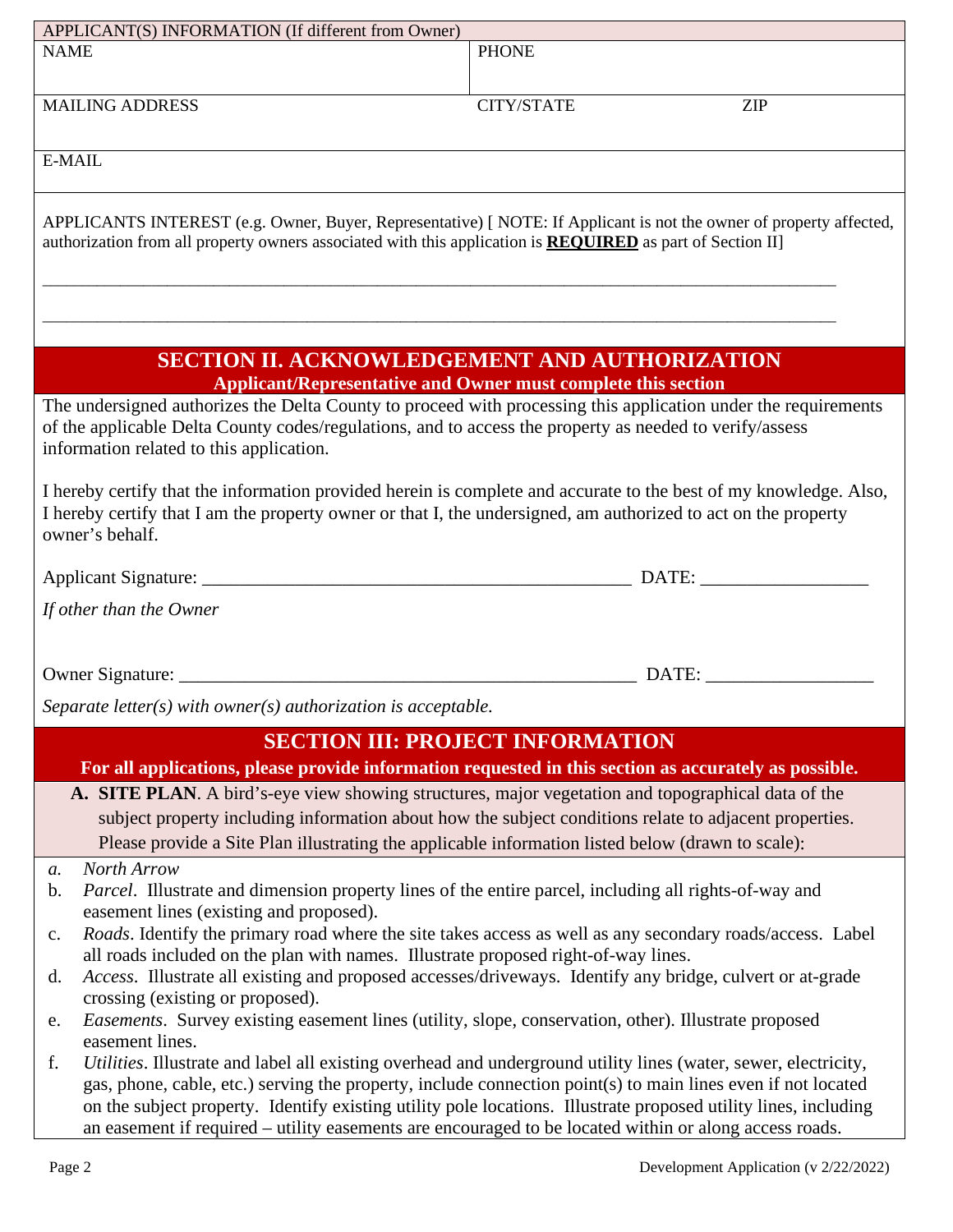| Irrigation Ditches/Pipelines. Illustrate and label the location and ownership of all irrigation ditches and<br>g.                                                                                |  |  |  |
|--------------------------------------------------------------------------------------------------------------------------------------------------------------------------------------------------|--|--|--|
| pipelines. Identify areas where irrigated agricultural land is located.<br>Existing/Proposed Features. Illustrate the location of all existing and proposed structures (buildings,<br>h.         |  |  |  |
| fences, pump house, etc.), building envelopes/no build areas, setbacks, landscaped areas, service lines,                                                                                         |  |  |  |
| drainage structures and features, wells and distribution lines, and septic systems.<br><b>B. GENERAL QUESTIONS:</b> For all applications, please answer the following questions as best you can: |  |  |  |
| [Contact Delta County Permit Center (Planning) if you are unsure how to answer a question.]                                                                                                      |  |  |  |
| 1. PLANNING (Land Use, Subdivision)                                                                                                                                                              |  |  |  |
| Does the request include adjusting a property line or creating a new parcel? $\Box$ YES $\Box$ NO                                                                                                |  |  |  |
| Please identify the type(s) existing use(s) on the property (check all that apply): $\Box$ Residential $\Box$ Agriculture                                                                        |  |  |  |
|                                                                                                                                                                                                  |  |  |  |
| Is this property currently part of a Homeowners Association or subject to covenants/restrictions? TYES TNO                                                                                       |  |  |  |
| Are there any existing residences on the property? $\Box$ YES $\Box$ NO If yes, how many?: ______                                                                                                |  |  |  |
| Are any RVs or Mobile Homes used as a residence? ■ YES ■ NO                                                                                                                                      |  |  |  |
| Would new structures be developed or installed? $\Box$ YES $\Box$ NO                                                                                                                             |  |  |  |
| Are you demolishing or removing any existing structures? $\Box$ YES $\Box$ NO                                                                                                                    |  |  |  |
| Would proposed improvement(s) be located in any area currently irrigated and/or used for agriculture? $\Box$ YES                                                                                 |  |  |  |
| $\neg$ NO                                                                                                                                                                                        |  |  |  |
| 2. ENGINEERING (Rights-of Way, Access, Utilities)                                                                                                                                                |  |  |  |
| Please identify where vehicle access is, or would be, taken from: $\Box$ County Road $\Box$ State Highway                                                                                        |  |  |  |
|                                                                                                                                                                                                  |  |  |  |
| Do you plan any activity that might involve digging or blocking any portion of a roadway, including shoulders                                                                                    |  |  |  |
| and ditches? $\Box$ YES $\Box$ NO                                                                                                                                                                |  |  |  |
| Do you plan to install a new access? $\Box$ YES $\Box$ NO                                                                                                                                        |  |  |  |
| 3. GIS (Address, Road Name)                                                                                                                                                                      |  |  |  |
| Do all habitable structures have addresses assigned by Delta County? $\Box$ YES $\Box$ NO                                                                                                        |  |  |  |
| 4. ENVIRONMENTAL HEALTH (Septic, Floodplain)                                                                                                                                                     |  |  |  |
| Does the project include grading, soil importation, soil removal, and/or drainage modifications? $\Box$ YES $\Box$ NO                                                                            |  |  |  |
| Would the development result in affecting more than 1.0 acre of land/dirt? $\Box$ YES $\Box$ NO                                                                                                  |  |  |  |
| Is there any natural waterway (creek, stream, river) within or adjacent to the property? $\Box$ YES $\Box$ NO                                                                                    |  |  |  |
| What type of wastewater system services the property? $\Box$ Septic $\Box$ Sewer                                                                                                                 |  |  |  |
| Does the project include construction, enlargement, improvement or removal of a septic tank/system? YES $\Box$                                                                                   |  |  |  |
| NO                                                                                                                                                                                               |  |  |  |
| How is domestic water provided? $\Box$ Public Water/Tap $\Box$ Well $\Box$ Cistern                                                                                                               |  |  |  |
| For cisterns, please identify the water source: $\Box$ Spring (On-Site) $\Box$ Well (On-Site) $\Box$ Hauled (Off-Site) $\Box$                                                                    |  |  |  |
| Other: $\frac{1}{\sqrt{1-\frac{1}{2}} \cdot \frac{1}{2}}$                                                                                                                                        |  |  |  |
|                                                                                                                                                                                                  |  |  |  |